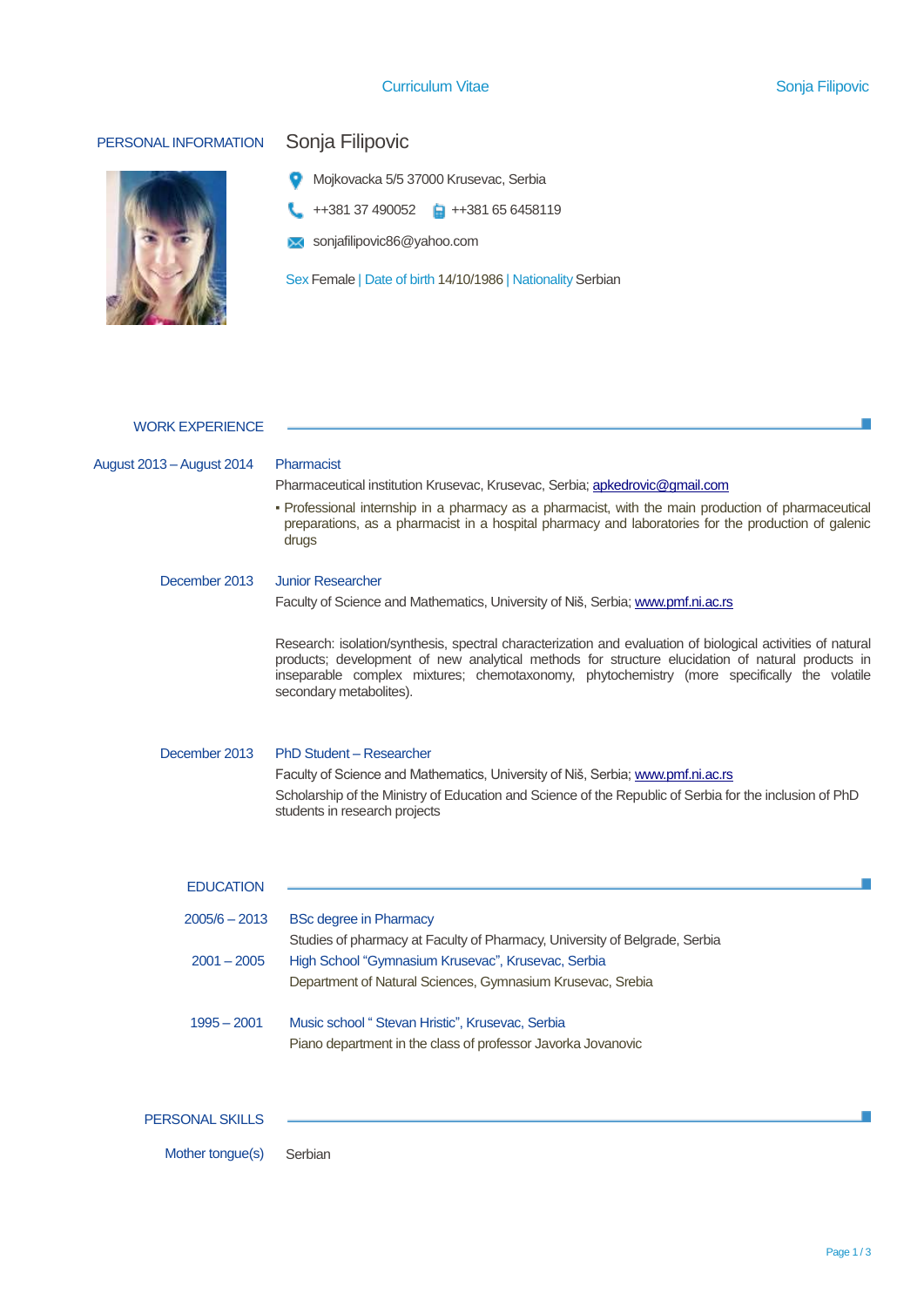## **Curriculum Vitae Sonja Filipovic** Sonja Filipovic

| Other language(s)                                 | <b>UNDERSTANDING</b>                                                                                                                                                                                                                                                                                                                                                                                                                                                                            |           | <b>SPEAKING</b>    |                   | <b>WRITING</b> |  |
|---------------------------------------------------|-------------------------------------------------------------------------------------------------------------------------------------------------------------------------------------------------------------------------------------------------------------------------------------------------------------------------------------------------------------------------------------------------------------------------------------------------------------------------------------------------|-----------|--------------------|-------------------|----------------|--|
|                                                   | Listening                                                                                                                                                                                                                                                                                                                                                                                                                                                                                       | Reading   | Spoken interaction | Spoken production |                |  |
| English                                           | B2                                                                                                                                                                                                                                                                                                                                                                                                                                                                                              | <b>B2</b> | B <sub>2</sub>     | <b>B2</b>         | <b>B2</b>      |  |
| Communicational / organisational<br><b>skills</b> | - Good communication and organisation skills acquired through experience in working with patients<br>as a pharmacist and researcher, also through my public music performances as a pianist, solo<br>singer and singer in choirs and as leader of many theatre and charitable events.<br>- Responsible, dependable, teachable, initiative, persistent, dedicated, cooperative, people-oriented,<br>communicative, well-organized, multitasking, optimistic                                      |           |                    |                   |                |  |
| <b>Job-related skills</b>                         | • Good command of general synthetic, separation, isolation and purification techniques<br>- Good command of methods for the elucidation of the structure of organic compounds (UV-Vis, GC-<br>MS, IR and NMR)<br>- Good expertise in the analysis of essential oils and plant waxes (using GC-MS, GC-FID and 1D-<br>and 2D-NMR)<br>· Good skills in biological activity evaluation (e.g. Preparation and culture of rat spleen cells.inhibition<br>of acetylcholinesterase, MTT, NR, TB assays) |           |                    |                   |                |  |
| <b>Computer skills</b>                            | - Good computer expertise with MS Office tools (Word, Excel, Power Point, etc) and chemistry<br>dedicated software (ChemBioOffice, MestReNova, WinDNMR, AMDIS/NIST)<br>· Good command of web research tools (SciFinder, Scopus)                                                                                                                                                                                                                                                                 |           |                    |                   |                |  |
| <b>Driving licence</b>                            | $\cdot$ B                                                                                                                                                                                                                                                                                                                                                                                                                                                                                       |           |                    |                   |                |  |
| <b>ADDITIONAL INFORMATION</b>                     |                                                                                                                                                                                                                                                                                                                                                                                                                                                                                                 |           |                    |                   |                |  |
| <b>Projects</b>                                   | National research projects:<br>- Combinatorial Libraries of Heterogeneous Catalysts, Natural Products, Modified Natural Products<br>and Analogues: The Approach to New Biologically Active Agents (01/2011-).                                                                                                                                                                                                                                                                                   |           |                    |                   |                |  |
| <b>Referees</b>                                   |                                                                                                                                                                                                                                                                                                                                                                                                                                                                                                 |           |                    |                   |                |  |
|                                                   | Dr. Radulović S. Niko<br>Full Professor at University of Niš<br>Faculty of Sciences and Mathematics, Department of Chemistry<br>Višegradska 33, 18000 Niš, Serbia<br>Tel (fax) +381 18 533014<br>Mob.: +381 62 80 49 210<br>e-mail: nikoradulovic@yahoo.com                                                                                                                                                                                                                                     |           |                    |                   |                |  |

## **Publications in international SCI-journals with peer review**

- 1. N. S. Radulovic, **S. I. Filipovic**, D. B. Zlatkovic, M. R. Đorđevic, N. M. Stojanovic, P. J. Randjelovic, K. V. Mitic, T. M. Jevtovic-Stoimenovd and V. N. Ranđelovic (2016): Immunomodulatory pinguisane-type sesquiterpenes from the liverwort *Porella cordaeana* (Porellaceae): the "new old" furanopinguisanol and its oxidation product exert mutually different effects on rat splenocytes; RSC Adv., 2016, 6, 41847 ; DOI: 10.1039/c6ra04308a.
- 2. D. М. Djordjevic, А. Radivojevic, I. М. Filipovic, М. А. Pavlovic, М. G. Djordjevic, М. N. Stankovic, **S. I. Filipovic** (2014): Preliminary geochemical investigation of karst barre from eastern Serbia, case stady Sokobanja basin, Bulgarian Chemical Communications, (pp.771-776)Vol.46.ISSN:0324-1130, Sofia, Bulgaria.